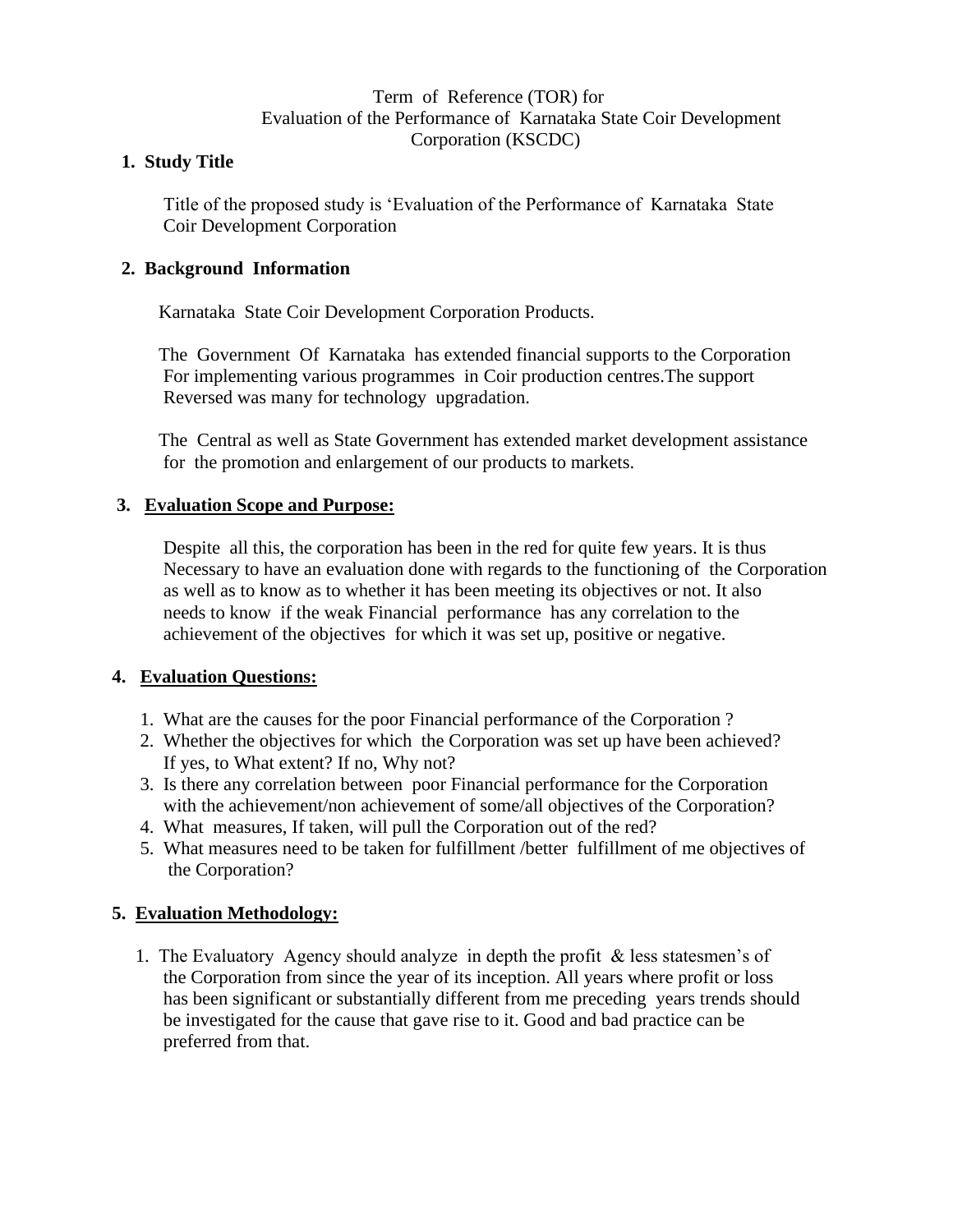- 2. The Evaluatory Agency should examine the balance sheets; cost of production, sales Figures (quantity of sale and probability more on), the expenditures on various items and function of the company (modernization, market promotion, production, establishment, parks, purchases etc) and analyze if there has been any extraordinary spending (less or more in any sector /item that was contra productive to profits or the realization /non realization of the objectives for which the Corporation was created.
- 3. What is the morale and feeling of the work force of the Corporation? Are they proud of the Corporation? If not, Why not? What is their suggestion for taking the Corporation out of the red? [ For this, the evaluation agency should interview the detail at least 1% of the work force of all sections like others, accounts, sales, stores, workers, etc.]
- 4. Whether it is relevant with reasons to have the corporation for now?
- 5. Is it possible to get the Corporation in profit? If yes, approximately When ?

#### **6. End User of the Evaluation report:**

The findings of the evaluation will be used by the government of Karnataka and One Corporation.

#### **7. Relevance of the Study:**

 The Study will help the Corporation in entering a phase of profits with meeting the objectives for which it was created. The study will be used by the Government of Karnataka to help the corporation to do so by direct and indirect intervention and /or Policy support.

#### **8. Deliverables and time schedule**

 The Corporation will provide the required information and data to the expert who is expected to adhere to the following timelines and deliverables.

- a. Work plan submission-within one month after the release of first installment of the contract sum.
- b. Primary data collection should be completed within two months after the work plan is approved by KEA.
- c. Draft evaluation report submission within one month after completing field data Collection for approval by a joint team of KEA and line department/agency officers.
- d. Final report submission within one month after the draft report is approved. thus excluding the time taken for approval, the evaluation study must be completed within 5 months of time.